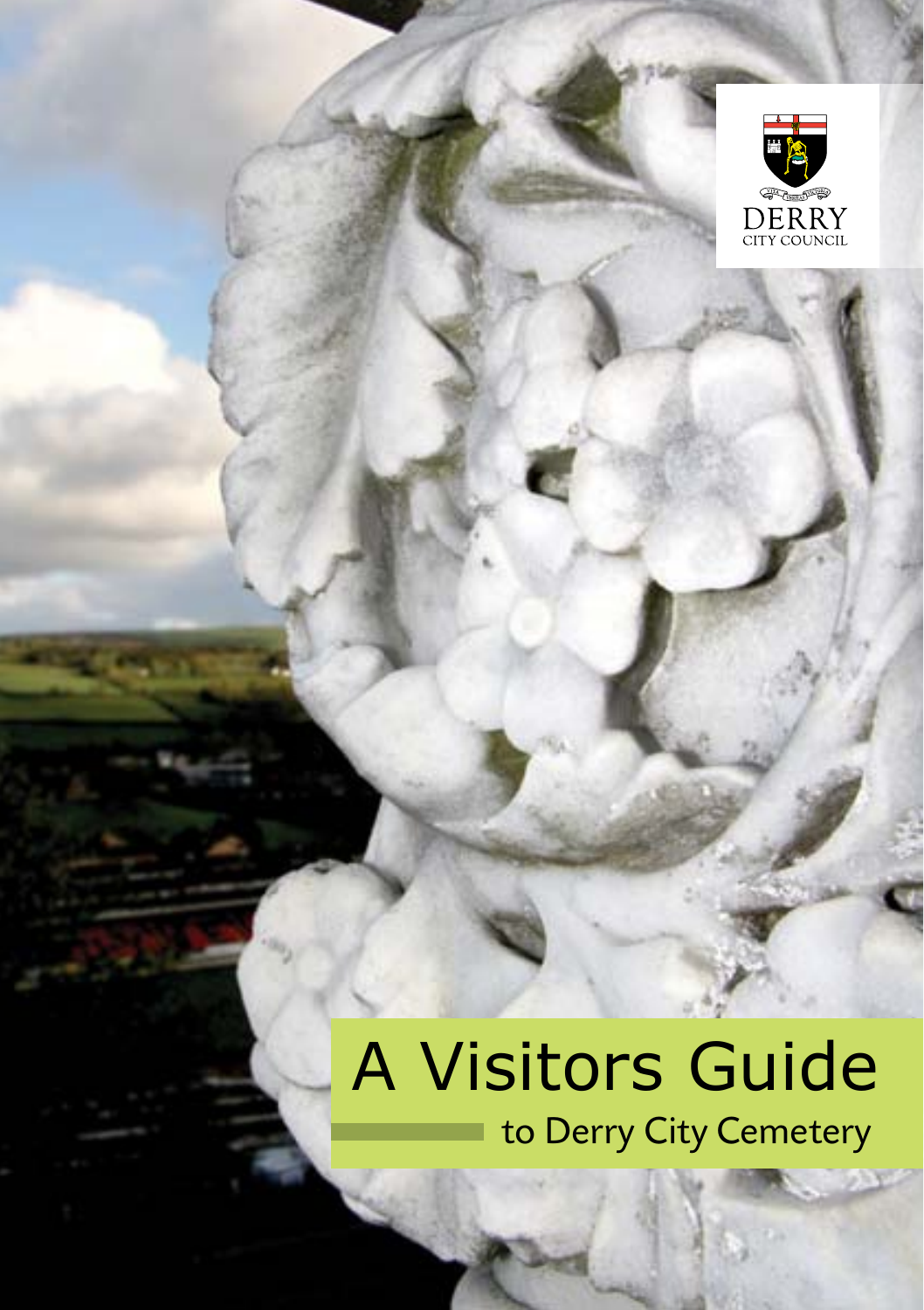# Introduction

A visitor to Derry City Cemetery will find the history of Derry~Londonderry all around them – literally written in stone.

This guide provides a brief history of the cemetery and information on some of its more interesting features and on some of those who rest here. For further information visitors can contact the staff of the cemetery or read 'Derry City Cemetery 1853-2003 – 150 Years' by Rev. Bernard J Canning.

ı



# **History**

By the middle years of the 19th century it was clear that the city's graveyards, attached to churches, were becoming overcrowded.

From 1 January 1867 the graveyards attached to St. Columb's Cathedral, St. Augustine's Church and Long Tower Chapel were closed to new burials, with 'access' restricted to those families with rights to graves.

The City Cemetery was opened in 1853. It is the property of Derry City Council. People buying a grave do not own the grave but simply have the right to burial in it.

The first reported burial here is that of Robert McClelland, a 10-month-old child of Orchard Street, who died 10 December 1853.

Joseph Bigger, died 12 January 1854, was the first adult buried in the Cemetery (His grandson, David, was Superintendant of the City Cemetery and actually lived in the Gatelodge). Today there are over 74,594 burials – an average of 400 per year.

The City Cemetery became the main burial place for both Protestants and Catholics in the city. However, from the 1970s and the onset of 'the troubles', Protestant families increasingly buried their dead in the Waterside, at the Altnagelvin (opened in 1963) and Ballyoan (opened in 1991) cemeteries.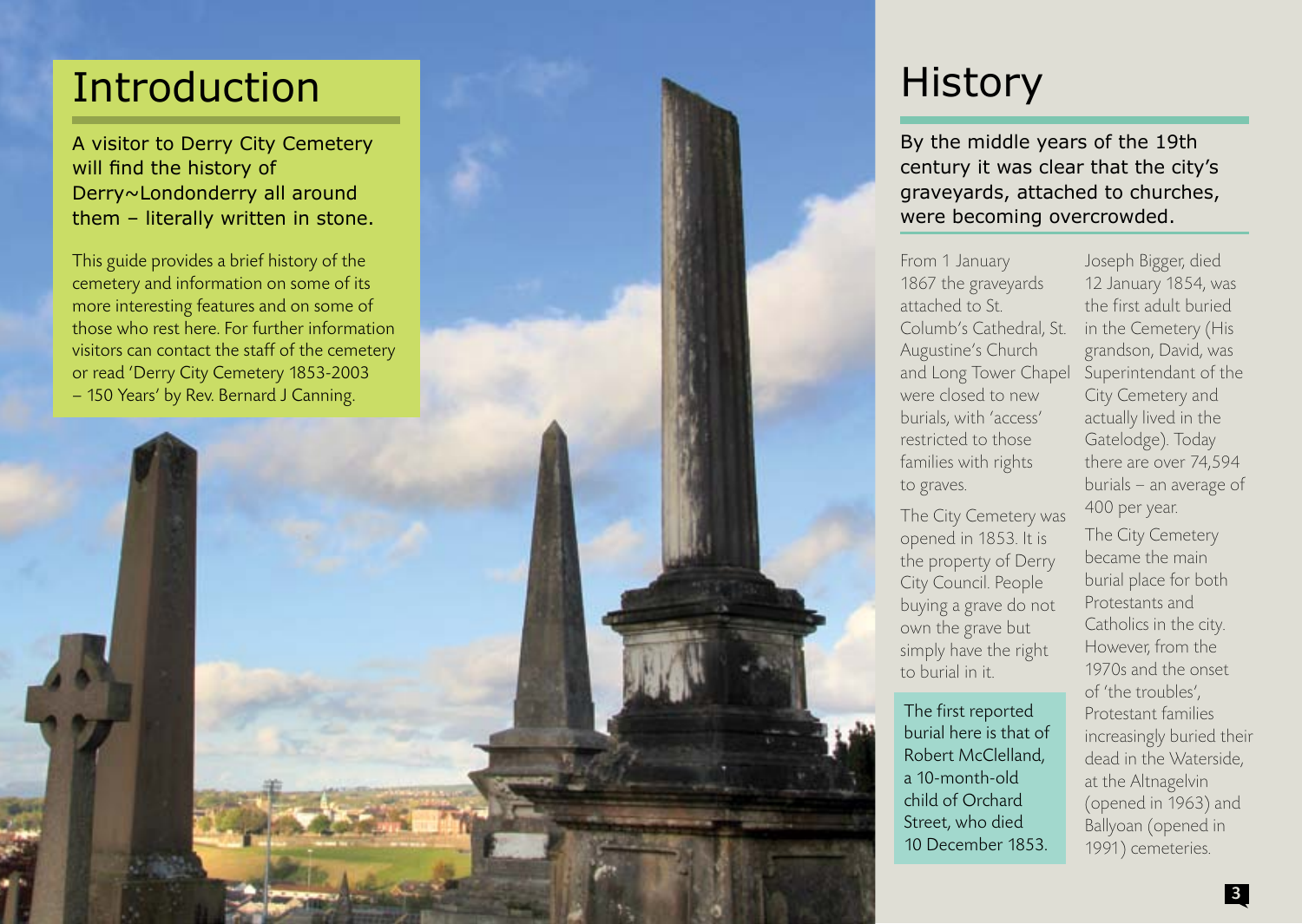# Memorial Stones Victorian

and Funerary architecture

Three historical periods are reflected in the Cemetery's headstones and monuments – Victorian, Edwardian and later twentieth century.

Victorian funerary architecture often reflected an individual's status in society, and sometimes ornate and lavish monuments were erected. This style frequently includes urns, obelisks, broken columns and angels. This type of imagery, referred to as neo-classical, was popular up to the end of 19<sup>th</sup> century. Influenced by ancient Greek and Roman art it is proportioned and symmetrical.







Many of the smaller headstones include motifs which carry symbolic reference: wreaths (eternal life), grieving women, clasped hands (a farewell or last good-bye), and IHS (Latin form of first three letters derived from Greek spelling of Jesus).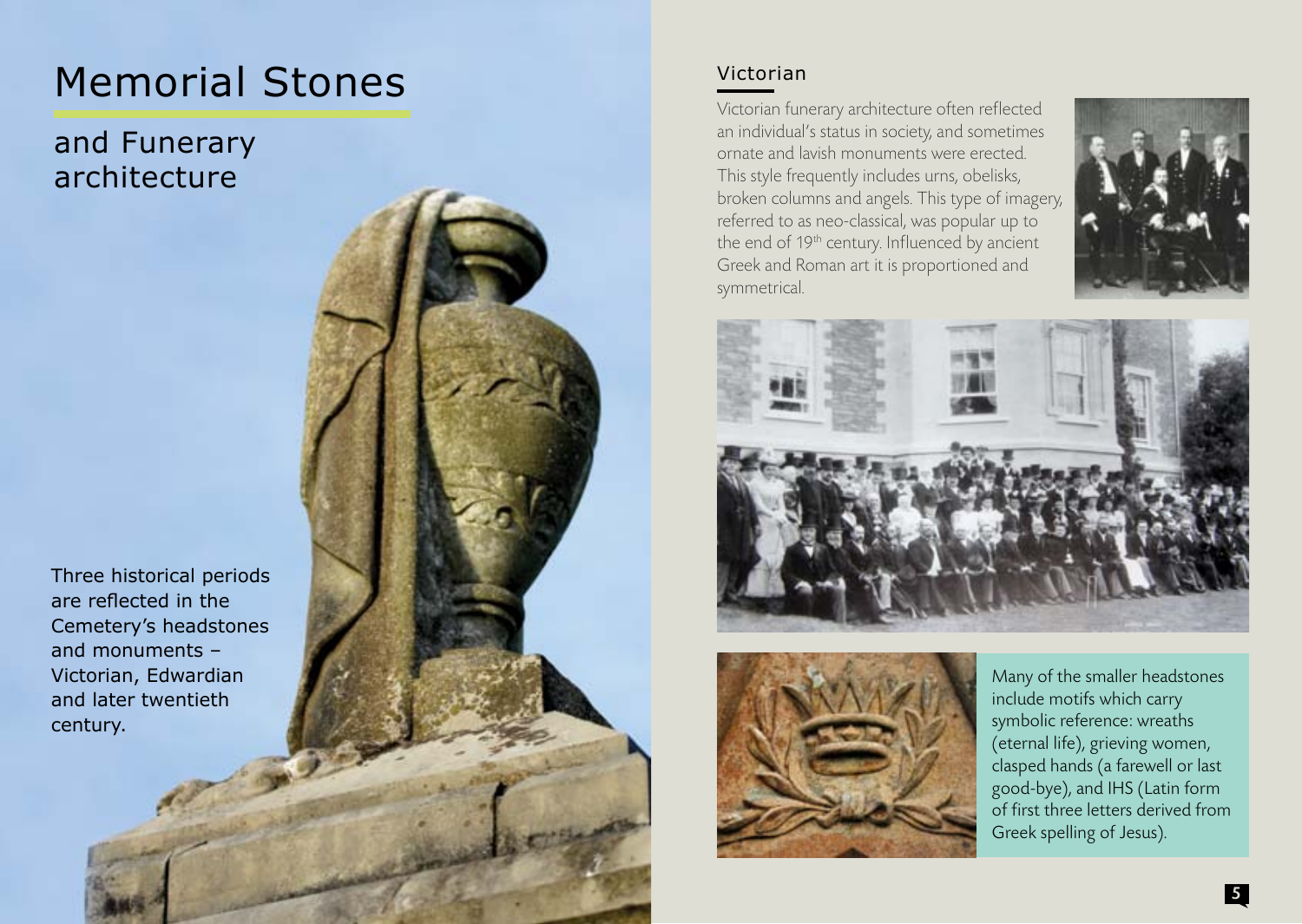### Other features include:

#### The covered vase

in many ancient civilisations funerary urns were used for storing ashes from cremation. In ancient Greece, vases were used as grave markers.

### The anchor

symbolising hope, confidence and safety, is quite common in the Protestant section. The anchor as a symbol dates back to the early Christian period when it was used as a disguised cross and as a marker to guide the way to secret meeting places. An anchor entangled in a rope symbolises death.

#### The Celtic Cross

These stone crosses date from the Celtic Revival at the end of 19th century and refer to the crosses of Irish monasteries of the  $8<sup>th</sup>$  and  $9<sup>th</sup>$  centuries. According to Tom Hartley, the historian of Belfast City Cemetery, three types of Celtic Cross can be found: Plain, with little or no decoration; Ornamental with a surface covered by interlace and geometric spirals; and Scriptural, where panels carry multiple figures reflecting symbolic elements of the old and new testaments.

#### The obelisk

an Egyptian symbol of eternal life, resurrection and regeneration. Many obelisks carry incised hieroglyphics.

The Celtic Cross

although also found in Protestant cemeteries, in the City Cemetery it is more common in Catholic sections.

### A broken column

symbolises a young life cut short, and can represent the loss of the family head or the end of a family line.

### Edwardian and early 20th Century

After the death of Queen Victoria in 1901, a new public attitude surfaced which seemed to resent the large amounts of money required for lavish headstones and monuments. This was accentuated by the mass slaughter of the First World War.



Victorian funerary architecture gave way to the smaller, less lavish memorials and lasted until the 1950s.

### Later 20th Century

By now headstones were increasingly regulated to specific dimensions and stone surrounds disappeared to facilitate development and maintenance of new lawn sections. A modern memorial is the open Bible with a suitable inscription. Angels have always been popular implying the Resurrection of Christ at Easter and implying hope. Other popular imagery includes the Dove of Peace and the Rose as a sign of love.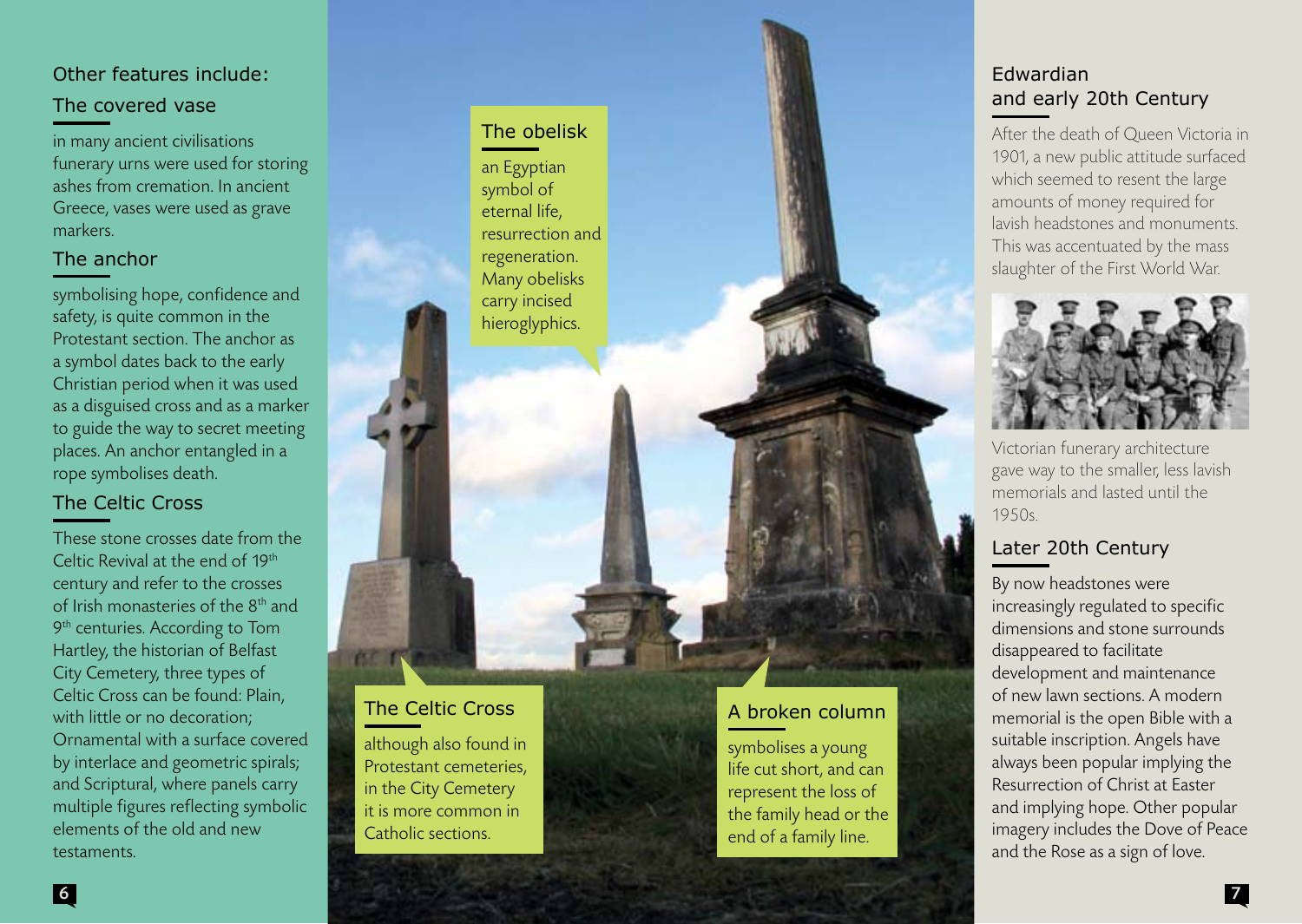## Features & themes

of the Cemetery

Many cemeteries will share a range of features and themes which the visitor will see here in Derry City Cemetery. However, it is the sheer diversity of those that are buried here, that make this Cemetery such a unique record of the history of the city and region.

There are a number of historical themes and periods which are reflected in the cemetery.

#### Victorian Industry and Commerce

The city which the visitor sees today is very much the creation of the growth of Derry in the Victorian era. Distilling, textiles and agricultural produce were all important, but it was Derry's port which made the city the natural hub for commerce and trade in the North West.



In 1851 William Tillie and his partner John Henderson established the first shirt factory in Derry. By 1890 Tillie & Henderson employed 1,500 people.

The names Cooke, McCorkell and Mitchell are synonomous with Derry's port, and all are to be found in the Cemetery.

The rise of shipbuilding and emigration was closely related to the development of the region's railway system. A visitor to the City Cemetery will find many references to this era in the older sections of the Cemetery.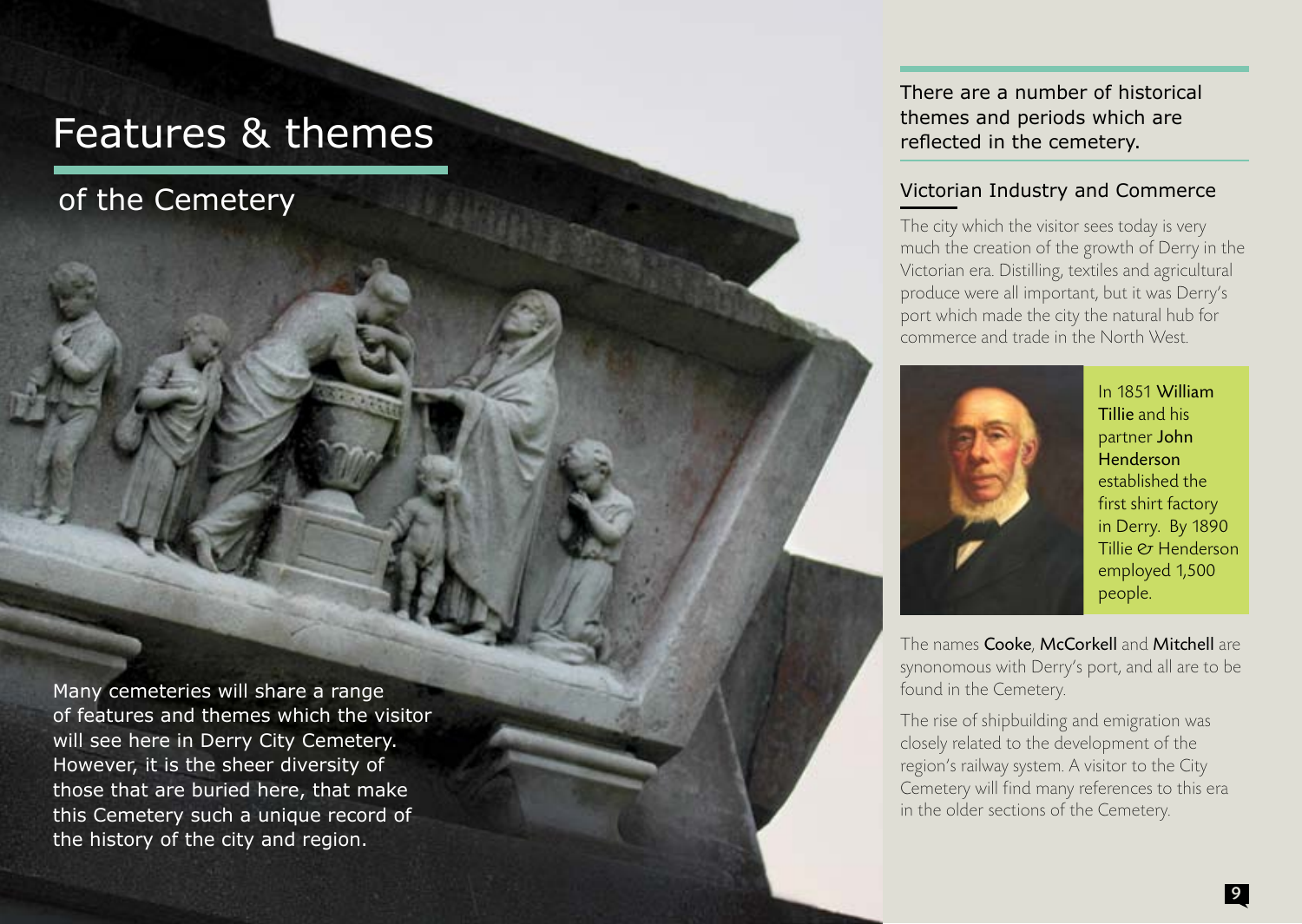

#### International Conflict

The city and its citizens have often had a prominent role in international conflict. As the British Empire lengthened its reach, so men from Derry and the North West would serve in campaigns around the globe. Since World War One the Commonwealth War Graves Commission (CWGC) has been responsible for Britain's war dead.

According to the CWGC the Cemetery includes 200 such burials, 95 from World War One and 99 from World War Two. The 'Cross of Sacrifice' is located near to the entrance to the cemetery. Designed by Sir Reginald Blomfield the cross is located in every cemetery with a significant number of CWGC burials.

This cemetery of course also includes other people who died as a result of international conflict, but on the home front. On Easter Tuesday 1941 a lone German bomber attacked the city, and killed 13 people in Messines Park.

### Arts and Culture

Derry will be the first UK City of Culture in 2013, but its tradition of artistic creation is long established. The City Cemetery references people who have left their mark in

genres as diverse as architecture, hymn writing and visual arts. Often their achievements are less noted here in their home city, than they are in other places around the world!



Within the cemetery visitors will see the headstone of Cecil Frances Alexander, who wrote hymns including 'There is a green hill far away', and also the family plot of the Fosters of Ballinacross who, by tradition, are related to Stephen Collins Foster, who became one of the leading figures of American music through songs such as 'Camptown Races'.

#### Unmarked Graves

As with all large, urban cemeteries, there are a number of unmarked graves and plots. 'The poor of Derry' are remembered by the 'Celtic Cross of St Columba to the Forgotten Dead of Derry' (erected 1993). On 20 February 2011, a monument in memory of all the stillborn babies buried in unmarked graves was also unveiled.

There are 5 unmarked sections in which the poor of Derry

are buried – 3 for Catholics and 2 for Protestants. An estimated 7,500 adults are buried in those plots plus many stillborn infants.

The Poor Sisters of Nazareth came to the city in 1892 and still care for those in need today. In their plot in the City Cemetery 1,062 residents of Nazareth House were buried between 1897 and 1991.

11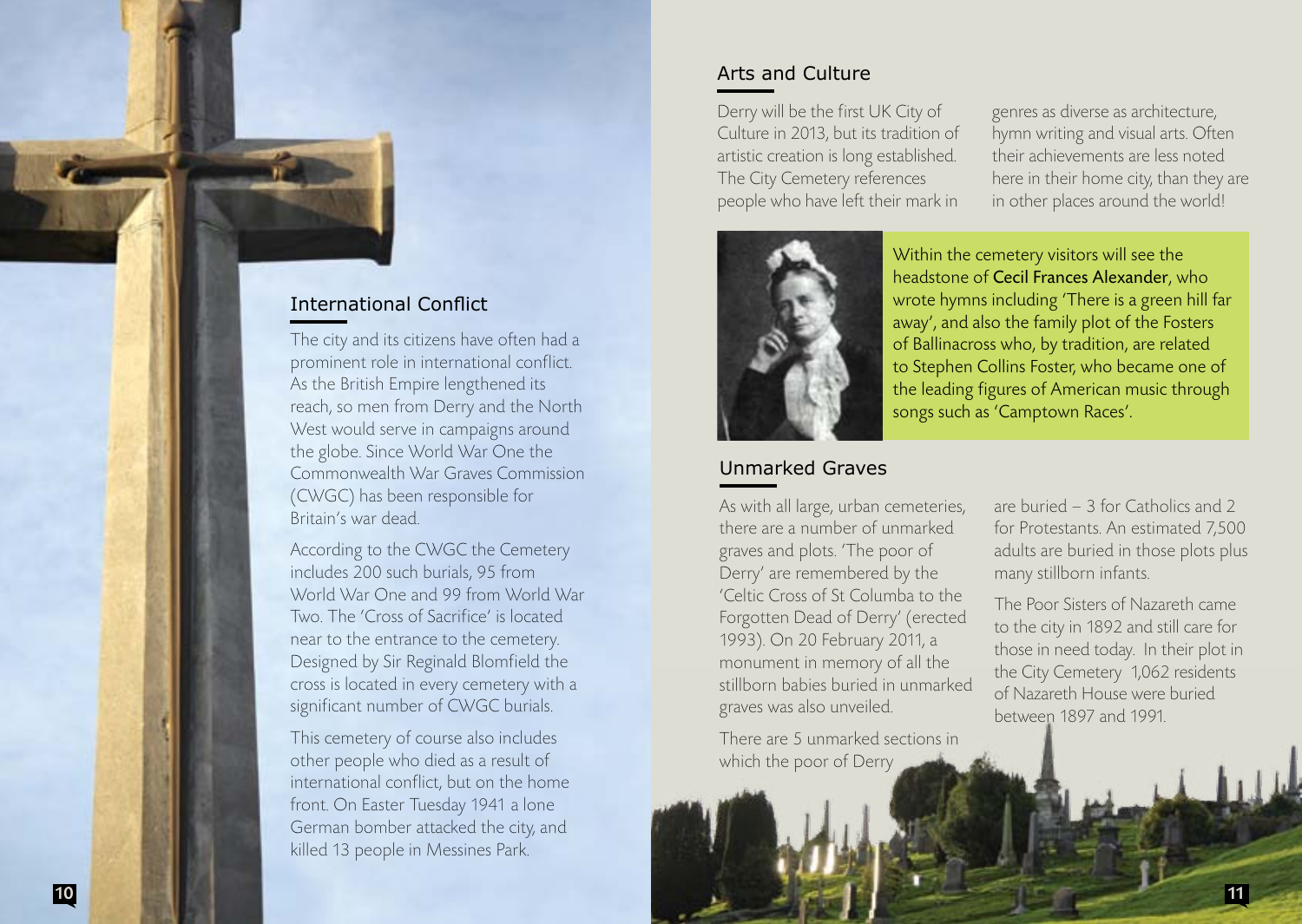### Politics and Troubles

Northern Ireland is commonly seen as a politically divided place. It is often commented that 'the Troubles' began in Derry in 1968, but this was only the most recent instalment of a conflict that began 400 years ago. Over the years this conflict has waxed and waned, but many of the significant events have become part of the city and its peoples' identity.

The City Cemetery bears witness to the cost of this conflict. For example, even though the cemetery was only founded in the mid-19th Century, it contains human remains from the 17th Century Siege of the city. These were found during archaeological digs in the 1970s and 80s.



Another era of heightened tensions ran from the late 19<sup>th</sup> Century (the Home Rule Crisis) through to the partition of Ireland in 1921. It is often said that this was the period when modern Ireland was created, and the Cemetery includes a number of political activists from that era.

The early 20s saw an eruption of violence in the city, and this was repeated intermittently over the next 50 years, until the most recent upsurge in the late 1960s.



As tensions rose and violence escalated, many Protestants living on the Cityside crossed the river to the Waterside, and fewer chose to be buried here in the City Cemetery. The visitor will therefore gain a stronger sense of the Nationalist experience of the Troubles. The Cemetery also contains two memorials to the Republican movement.

One of the most tragic days of the Troubles was the 30th January 1972 – Bloody Sunday. A few days later on 2nd February an estimated 30,000 people paid their respects at the largest funeral the City Cemetery has ever witnessed.



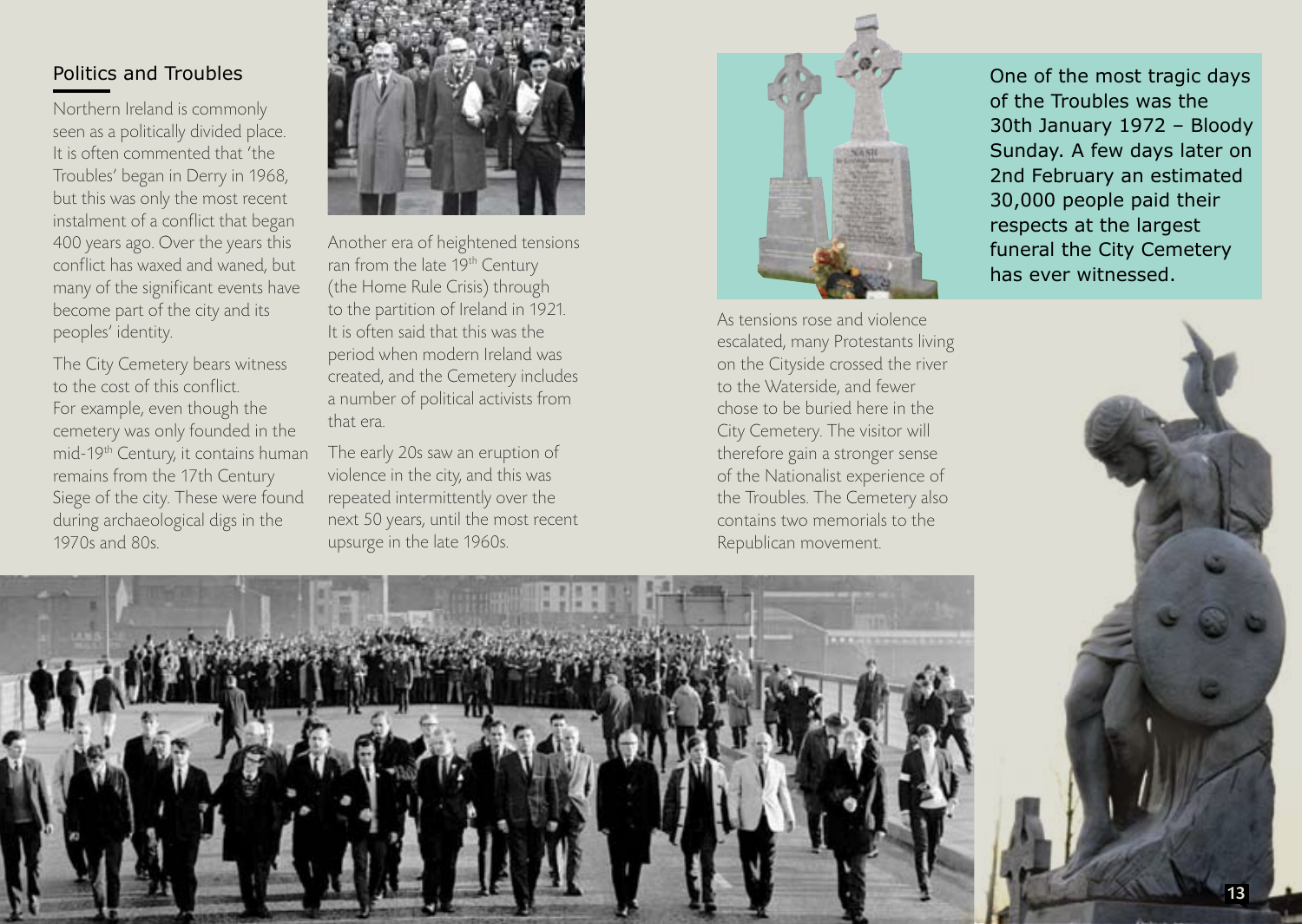# **Biodiversity**

14

### in the City Cemetery



The peregrine falcon has been spotted foraging over the cemetery. It is blue-grey, with a white face, black 'moustache' appearance with long, broad pointed wings. The Irish hare also

The City Cemetery is an important green space for biodiversity, with grassland, scattered trees, hedgerows, walls and graves providing a habitat for a range of species.



uses the cemetery as a habitat and foraging area. It is larger than a rabbit, with long ears and a white tail and is a Northern Ireland Priority Species.



A bat survey commissioned for the City Cemetery in 2010 recorded two bat species (Leisler and Common pipistrelle). The Leisler bat is the largest in Ireland, measuring 55-65 mm. The Common pipistrelles are the most common species and smallest measuring 35-45 mm in length.

#### Conclusion

'The City Cemetery is a place of stories – stories of the famous and infamous; of joy and tragedy; of traditions and beliefs' (Remembering Diversity leaflet). The aim of this brochure and map is to share some of these stories, and to show how relevant our histories are today. Northern Ireland has embarked on a 'shared future', and we all know that there is no future in the past.

However, we also know that a better understanding of that past is essential, and there are few places which can better represent the cost of our conflicts, or indeed of our shared humanity, than Derry~Londonderry's City Cemetery.